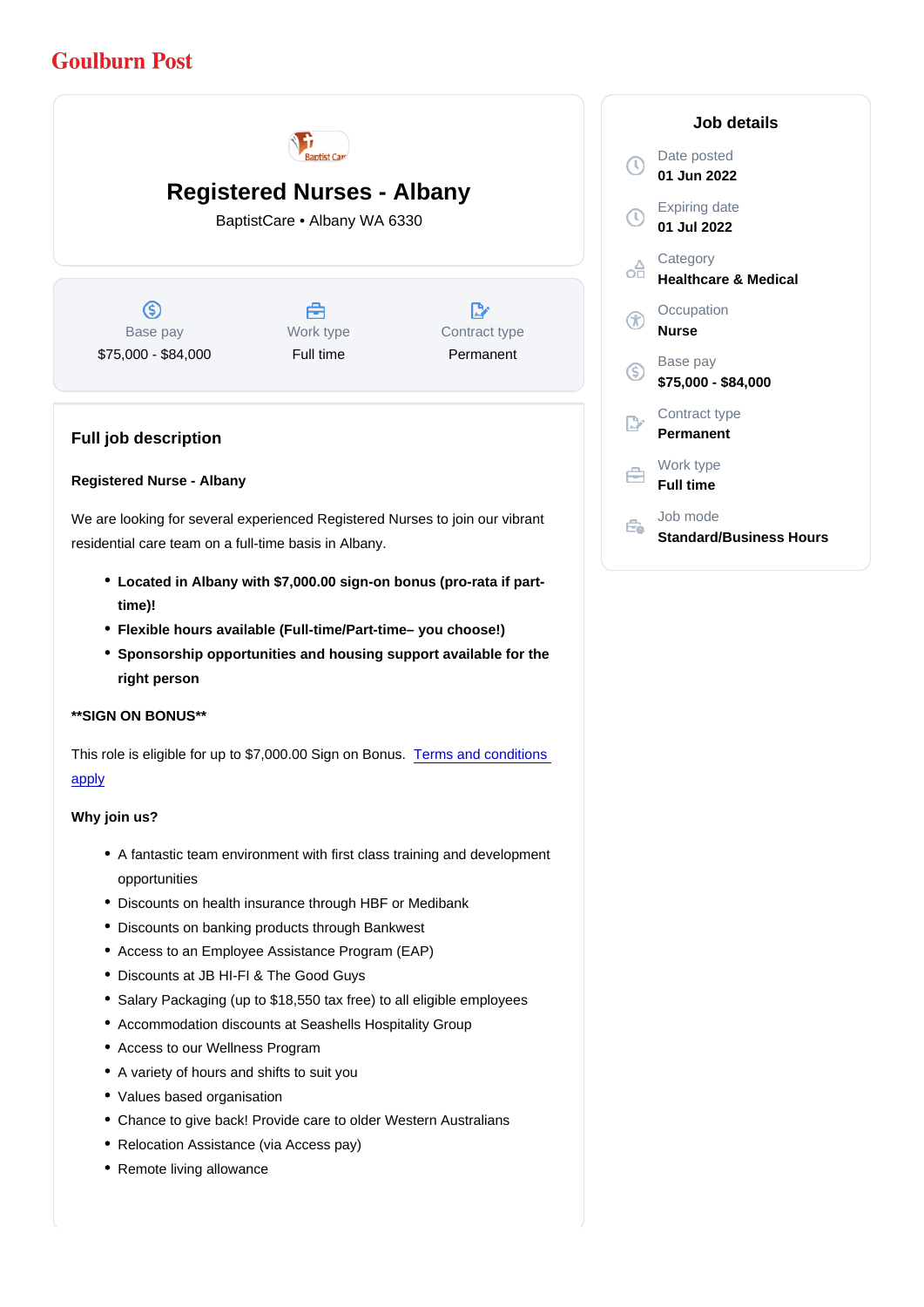#### **About your new role:**

Working closely with residents, their families and the multidisciplinary team, the Registered Nurse will lead the assessment of the strengths and needs of individual residents and the development of individualized, person-centred support that promotes physical and emotional wellbeing.

The successful person for this role will provide direct clinical care in accordance with their scope of practice and oversee the delivery of clinical and allied health services for residents, including guidance to clinical and care staff. The Registered Nurse will coordinate and have leadership responsibilities for all resident care and work closely with the Clinical Manager in the identification of evidence based best practice and quality initiatives across the facility.

#### **Roster (Please note that this roster is not negotiable):**

This position will be working a combination of AM, PM, and night shifts on a rotating basis.

#### **Skills and Experience:**

- Alignment to our Values of Togetherness, Respect, Accountability, Caring and Respect.
- Evidence of qualifications in Nursing and current registration with AHPRA as a Registered Nurse.
- A proven high level of clinical competencies with excellent clinical analysis, interpretation, and planning skills.
- The ability to lead and positively influence a multi-disciplinary team in the delivery of person-centred support.
- Sound understanding of care assessment and provision within the Aged and Health Care sectors.
- Demonstrated effective interpersonal and communication skills (written and verbal) and relate to the aged care population with empathy, understanding and respect.
- Knowledge of legislation and standards pertaining to the Aged Care sector.
- Demonstrated proficiency in the use of a wide range of IT applications.
- Have excellent time management skills, with the ability to respond to changing priorities and manage a busy workload.
- Have a sound understanding of contemporary Aged Care issues and opportunities and experience in meeting Aged Care Quality Standards and legislation.
- Willingness to obtain or provide proof of Influenza & Covid-19 Vaccination
- Willingness to undergo a pre-employment medical if required
- Willingness to obtain National Disability Insurance Scheme (NDIS) check
- Willingness to obtain or provide proof of NDIS Worker Orientation Module